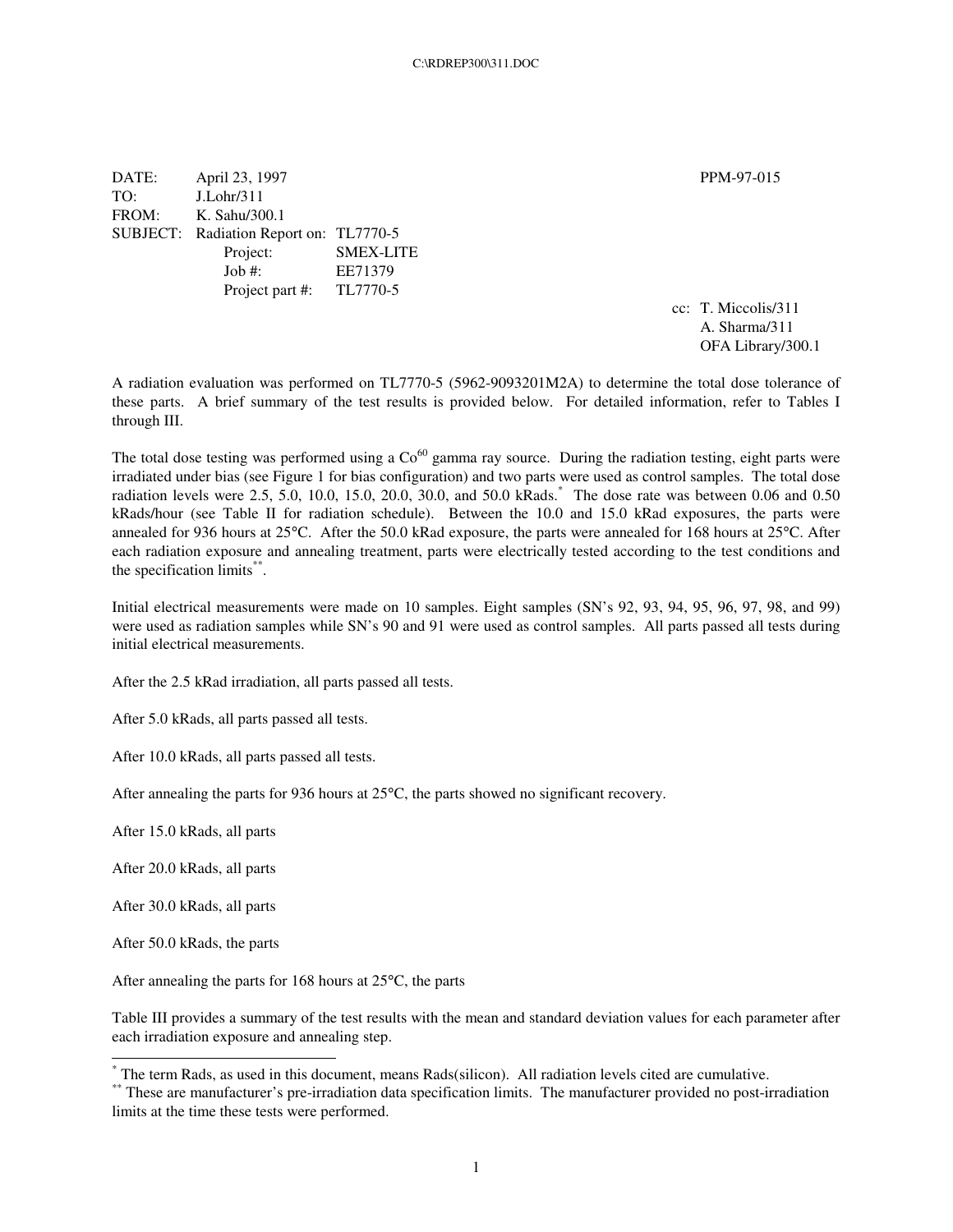Any further details about this evaluation can be obtained upon request. If you have any questions, please call me at (301) 731-8954.

## \_\_\_\_\_\_\_\_\_\_\_\_\_\_\_\_\_\_\_\_\_\_\_\_\_\_\_\_\_\_\_\_\_\_\_\_\_\_\_\_\_\_\_\_\_\_\_\_\_\_\_\_\_\_\_\_\_\_\_\_\_\_\_\_\_\_\_\_\_\_\_\_\_\_\_\_\_\_\_\_\_\_\_\_\_\_\_\_\_\_\_\_ ADVISORY ON THE USE OF THIS DOCUMENT

The information contained in this document has been developed solely for the purpose of providing general guidance to employees of the Goddard Space Flight Center (GSFC). This document may be distributed outside GSFC only as a courtesy to other government agencies and contractors. Any distribution of this document, or application or use of the information contained herein, is expressly conditional upon, and is subject to, the following understandings and limitations:

(a) The information was developed for general guidance only and is subject to change at any time;

(b) The information was developed under unique GSFC laboratory conditions which may differ substantially from outside conditions;

(c) GSFC does not warrant the accuracy of the information when applied or used under other than unique GSFC laboratory conditions;

(d) The information should not be construed as a representation of product performance by either GSFC or the manufacturer;

(e) Neither the United States government nor any person acting on behalf of the United States government assumes any liability resulting from the application or use of the information.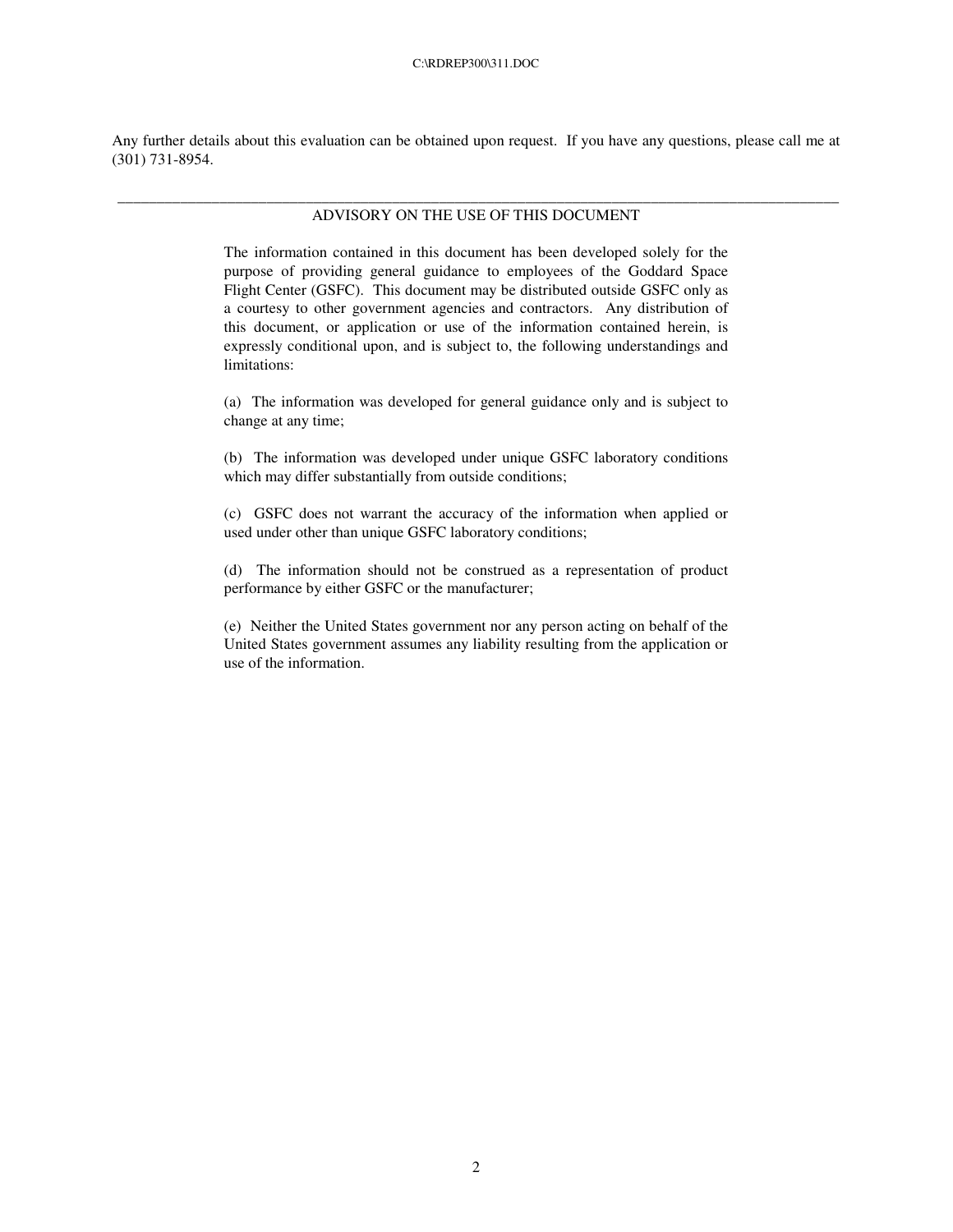| Generic Part Number:                 | TL7770-5                       |
|--------------------------------------|--------------------------------|
| <b>SMEX/LITE Part Number</b>         | 5962-9093201M2A                |
| Charge Number:                       | EE71379                        |
| Manufacturer:                        | <b>Texas Instruments</b>       |
| Lot Date Code (LDC):                 | 9602-A                         |
| <b>Quantity Tested:</b>              | 10                             |
| Serial Number of Control Samples:    | 90, 91                         |
| Serial Numbers of Radiation Samples: | 92, 93, 94, 95, 96, 97, 98, 99 |
| <b>Part Function:</b>                | Dual Power Supply Supervisor   |
| Part Technology:                     | Bipolar                        |
| Package Style:                       | 20 Pin LCC                     |
| Test Equipment:                      | A540                           |
| Test Engineer:                       | A. Naji                        |

## TABLE I. Part Information

• No radiation tolerance/hardness was guaranteed by the manufacturer for this part.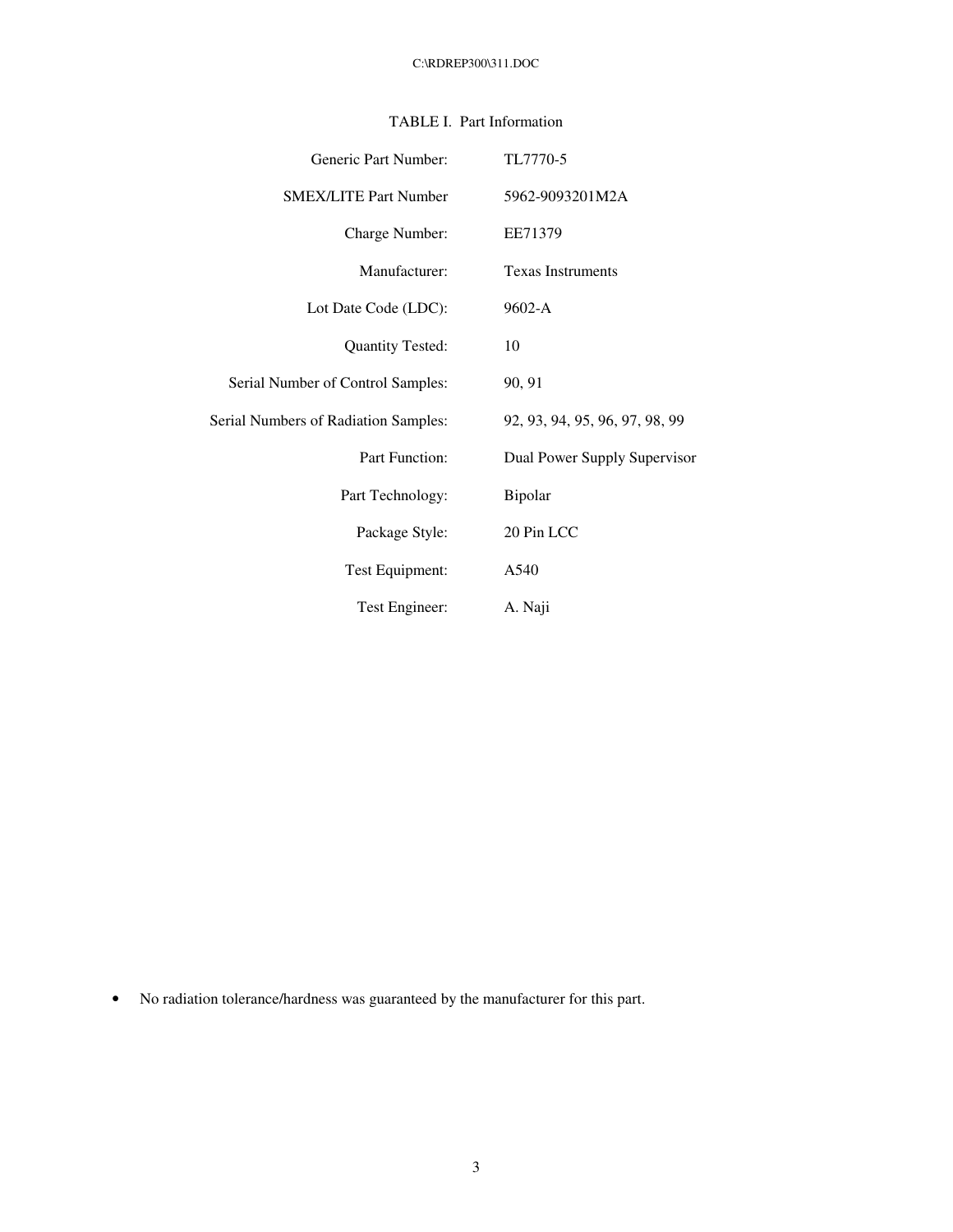| TABLE II. Radiation Schedule for TL7770-5 |
|-------------------------------------------|
|                                           |
|                                           |
|                                           |
|                                           |
|                                           |
|                                           |
|                                           |
|                                           |
|                                           |
|                                           |
|                                           |
|                                           |

Effective Dose Rate = 50,000 RADS/0 DAYS = RADS/HOUR=0.00 RADS/SEC

PARTS WERE IRRADIATED AND ANNEALED UNDER BIAS, SEE FIGURE 1.